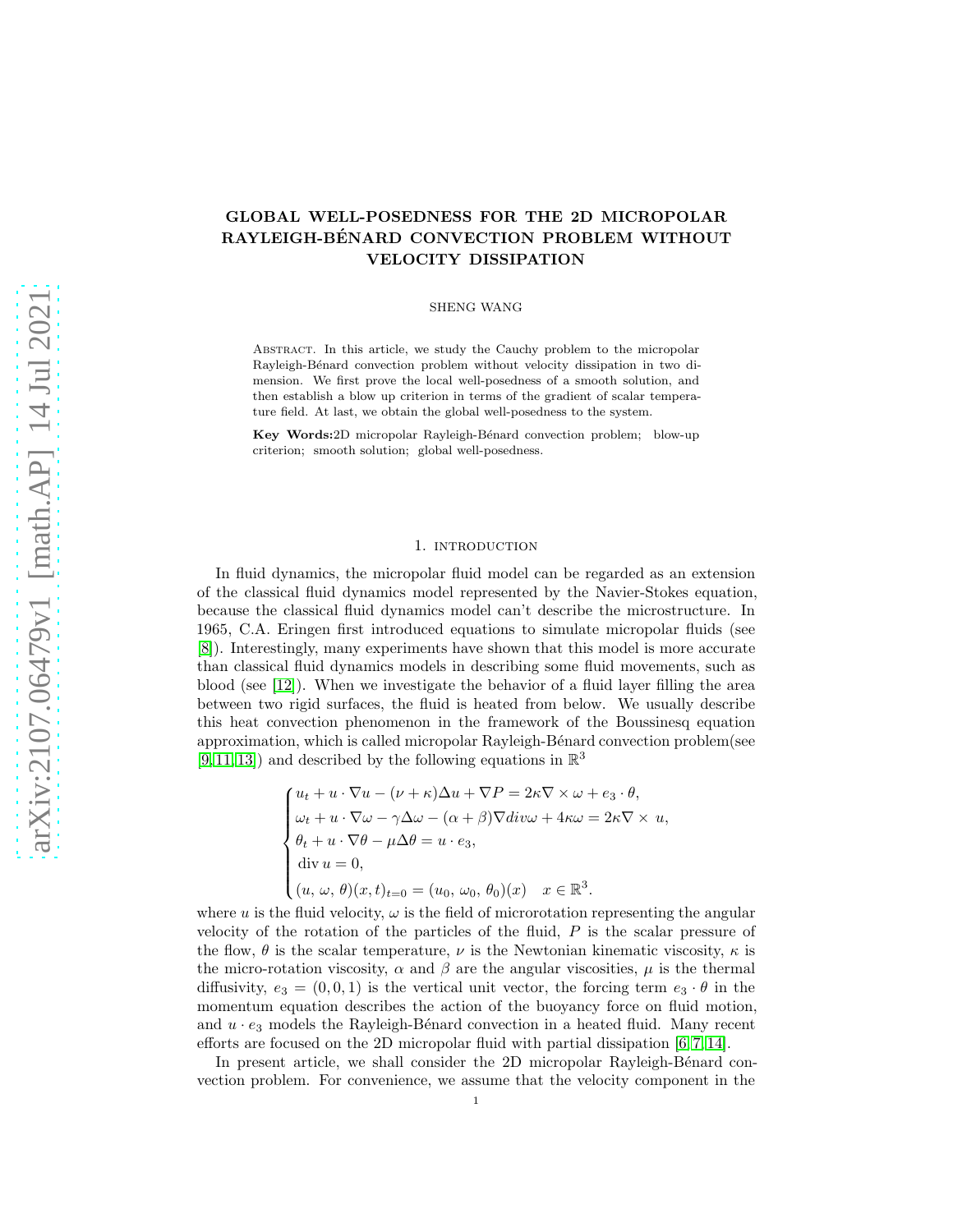#### $2\,$  SHENG WANG  $\,$

 $x_3$ -direction is zero and the axes of rotation of particles are parallel to the  $x_3$ -axis. That is,

 $u = u(x_1, x_2, 0), \quad \omega = \omega(0, 0, \omega_3(x_1, x_2)), \quad P = P(x_1, x_2), \quad \theta = \theta(x_1, x_2),$ 

which implies that

$$
\operatorname{div} \omega = 0, \quad \nabla \times u = \partial_1 u_2 - \partial_2 u_1, \quad \nabla \times \omega = (\partial_2 \omega, -\partial_1 \omega), \quad \nabla \times \nabla \times \omega = -\Delta \omega.
$$

Thus, the 2D micropolar Rayleigh-Bénard convection problem can be written as

<span id="page-1-0"></span>(1.1) 
$$
\begin{cases} u_t + u \cdot \nabla u - (\nu + \kappa) \Delta u + \nabla P = 2\kappa \nabla \times \omega + e_2 \cdot \theta, \\ \omega_t + u \cdot \nabla \omega - \gamma \Delta \omega + 4\kappa \omega = 2\kappa \nabla \times u, \\ \theta_t + u \cdot \nabla \theta - \mu \Delta \theta = u \cdot e_2, \\ \text{div } u = 0, \\ (u, \, \omega, \, \theta)(x, t)_{t=0} = (u_0, \, \omega_0, \, \theta_0)(x). \end{cases}
$$

In 2020, Xu et al. [\[15\]](#page-12-8) first obtained global regularity for the system [\(1.1\)](#page-1-0) with zero diffusivity (i.e.,  $\mu = 0$ ). In 2021, Xu et al. [\[16\]](#page-12-9) proved the unique local solvability of smooth solution when the system [\(1.1\)](#page-1-0) has only velocity dissipation, and then established a criterion for the breakdown of smooth solutions imposed only the maximum norm of the gradient of scalar temperature field. Furthermore, they finally showed the global regularity of the system with zero angular viscosity (i.e.,  $\gamma = 0$ ).

However, the related results is still unknown for the case  $\nu + \kappa = 0$ . The purpose of this work are to study the well-posedness of the following system [\(1.1\)](#page-1-0) without velocity dissipation.

<span id="page-1-1"></span>(1.2)  

$$
\begin{cases}\nu_t + u \cdot \nabla u + \nabla P = 2\kappa \nabla \times \omega + e_2 \cdot \theta, \\
\omega_t + u \cdot \nabla \omega - \gamma \Delta \omega + 4\kappa \omega = 2\kappa \nabla \times u, \\
\theta_t + u \cdot \nabla \theta - \mu \Delta \theta = u \cdot e_2, \\
\text{div } u = 0, \\
(u, \omega, \theta)(x, t)_{t=0} = (u_0, \omega_0, \theta_0)(x).\n\end{cases}
$$

We first prove the local well-posedness of the smooth solution for the system [\(1.2\)](#page-1-1), and then establish a blow up criterion in terms of the gradient of scalar temperature field and finally obtain global well-posedness of the system.

The main results in this paper are stated as follows.

<span id="page-1-2"></span>**Theorem 1.1.** (Local well-posedness) Let  $\gamma > 0, \mu > 0$ , and div  $u_0 = 0$ . Suppose  $s > 2$ , and  $(u_0, \omega_0, \theta_0) \in H^s(\mathbb{R}^2)$ . Then there exist  $T > 0$  and a unique solution  $(u, \omega, \theta)$  of the system  $(1.2)$  such that

<span id="page-1-4"></span>
$$
u \in C([0,T]; H^s(\mathbb{R}^2)), \quad (\omega, \theta) \in C([0,T]; H^s(\mathbb{R}^2)) \cap L^2(0,T; H^{s+1}(\mathbb{R}^2)).
$$

<span id="page-1-3"></span>**Theorem 1.2.** (Blow-up criterion ) Let  $\gamma > 0, \mu > 0$ , and div  $u_0 = 0$ . Suppose  $s > 2, (u_0, \omega_0, \theta_0) \in H^s(\mathbb{R}^2)$  and solution  $(u, \omega, \theta)$  of the system  $(1.2)$  in  $H^s(\mathbb{R}^2)$ satisfies

$$
(1.3) \t\t\t \t\t\t \|\nabla \theta(.,\tau)\|_{L^{\infty}} < +\infty,
$$

then  $(u, \omega, \theta) \in H^s(\mathbb{R}^2)$  for all time  $t \in [0; T]$ .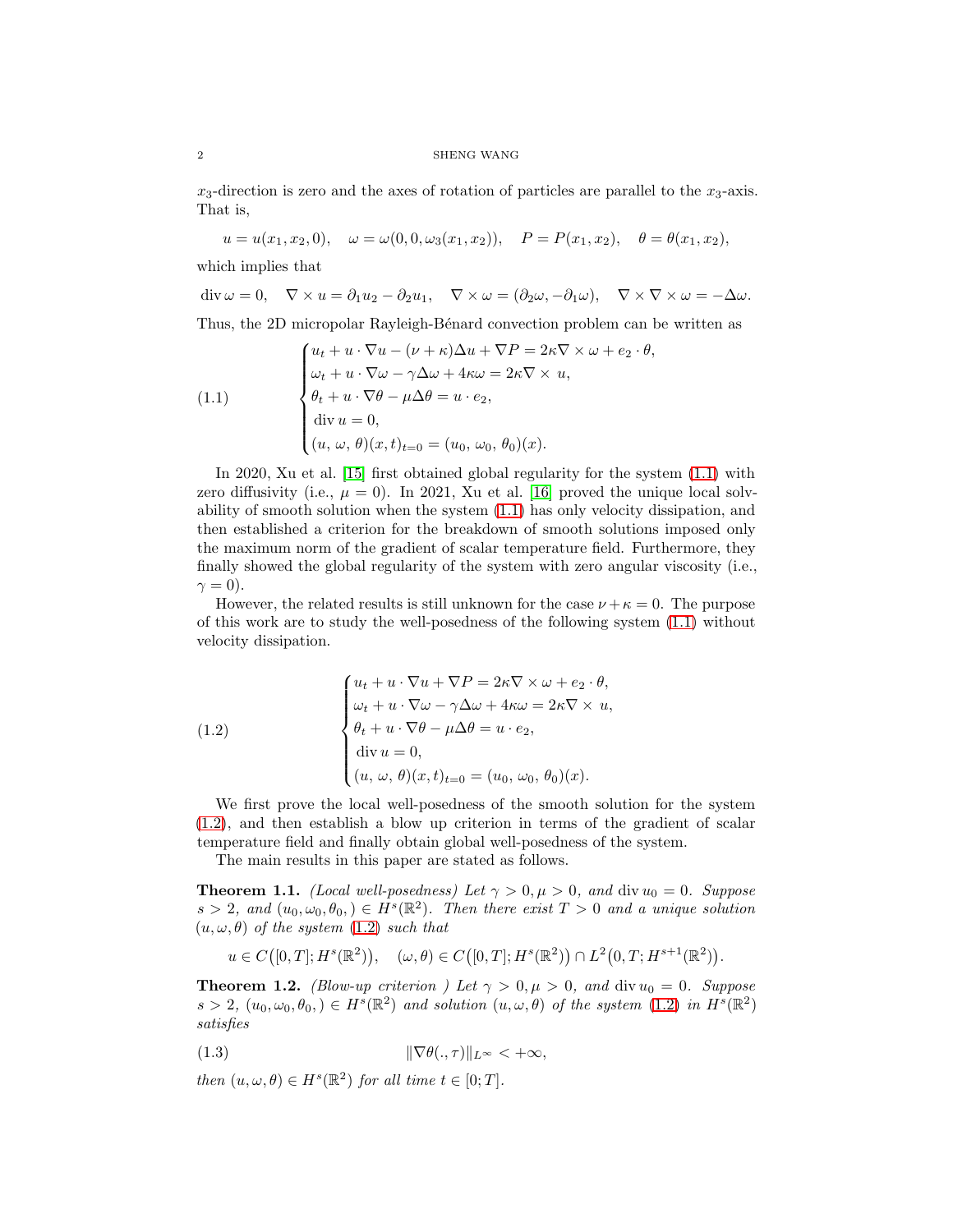<span id="page-2-0"></span>**Theorem 1.3.** (Global regularity) Let  $\gamma > 0, \mu > 0$  and div  $u_0 = 0$ . Suppose  $s > 2$ , and  $(u_0, \omega_0, \theta_0) \in H^s(\mathbb{R}^2)$ . Then the system [\(1.2\)](#page-1-1) has a unique global solution  $(u, \omega, \theta)$  such that for any  $T > 0$ ,

 $u \in C([0,\infty); H^s(\mathbb{R}^2)), \quad (\theta,\omega) \in C([0,\infty); H^s(\mathbb{R}^2)) \cap L^2(0,T; H^{s+1}(\mathbb{R}^2)).$ 

Here, let us explain some of the main difficulties and techniques involved in the process. First, the estimate of  $\|\Omega\|_{L^p} := \|\nabla \times u\|_{L^p} (2 \leq p \leq \infty)$  plays a very key role in our proof. In order to get it, the main difficulty is due to the dynamic microrotational term  $\nabla \times \omega$  in the velocity equation. Indeed, taking a  $\nabla \times \omega$  on velocity equation of [\(1.2\)](#page-1-1), we find that

$$
\Omega_t + u \cdot \nabla \Omega + 2\kappa \Delta \omega = \partial_1 \theta.
$$

However, due to the non-dissipation property of the variable  $u$ , we have no obvious way to handle the term  $\kappa \Delta \omega$  as a perturbation and force us to deal with  $2\kappa \Delta \omega$ as a whole. Here, to obtain the estimate of  $\|\Omega\|_{L^{\infty}}$  so that we can get the estimate of  $\|\nabla u\|_{L^{\infty}}$  and show the global regularity of the 2D micropolar fluid flows without velocity disspation, we used the idea in [\[7\]](#page-12-6) and introduced a nice quantity  $Z = \Omega + \frac{2\kappa}{\gamma} \omega$  to overcome the difficulty. Fortunately, the key observation for the more complicated system  $(1.2)$  is still effective. Resort to the quantity Z, we can exploit the estimates of  $\|\Omega\|_{L^{\infty}}$  and  $\|\Omega\|_{L^p}$  and then establish a criterion for the breakdown of smooth solutions imposed only the maximum norm of the gradient of scalar temperature field by the classical logarithm inequality. In particular, this demonstrates that the extension of smooth solutions system [\(1.2\)](#page-1-1) is dominated by the temperature field  $\theta$  of the fluid. In the proof of the global regularity of the system without velocity dissipation, using the heat kernel estimation, we can obtain  $\|\Omega\|_{L^p} \leq C(u_0, \omega_0, \theta_0; T) (2 \leq p < \infty).$  Furthermore, combining with Gagliardo-Nirenberg interpolation and the Calderon-Zygmund inequalities, one can obtain the key estimate of  $||u||_{L^{\infty}}$ . Based on it, making full use of the dissipation property of the variable  $\theta$ , we finally get the desired estimate  $\|\nabla\theta\|_{L^{\infty}}$ .

The rest of this article follows. First, we will recall some facts about the Littlewood-Paley decomposition, the frequency characterization of Sobolev space and Besov space, and the estimation of some nonlinear terms. Then, in Section 3, we present the proof of Theorem [1.1.](#page-1-2) Section 4 is devoted to the proof of Theorem [1.2.](#page-1-3) In the last section, we shall prove the global regularity of the system without velocity dissipation.

### 2. Preliminaries and Lemmas

In the preparatory section, we introduce some common notations, some basic points about Littlewood-Paley theory and compile some auxiliary lemmas.

Let  $\mathcal{S}(\mathbb{R}^2)$  be the Schwartz class of rapidly decreasing function. Given  $f \in \mathcal{S}(\mathbb{R}^2)$ , its Fourier transform  $\mathcal{F}f = \hat{f}$  is defined by

$$
\widehat{f}(\xi) = \int_{\mathbb{R}^2} e^{-ix\cdot\xi} f(x) dx.
$$

Let  $(\chi, \varphi)$  be a couple of smooth functions valued in [0, 1] such that  $\chi$  is supported in the ball  $\{\xi \in \mathbb{R}^2 : |\xi| \le \frac{4}{3}\}, \varphi$  is supported in the shell  $\{\xi \in \mathbb{R}^2 : \frac{3}{4} \le |\xi| \le \frac{8}{3}\},\$  $\varphi(\xi) = \chi(\xi/2) - \chi(\xi)$  and

$$
\chi(\xi)+\sum_{j\geq 0}\varphi(2^{-j}\xi)=1,\;\forall\,\xi\in\mathbb{R}^2,
$$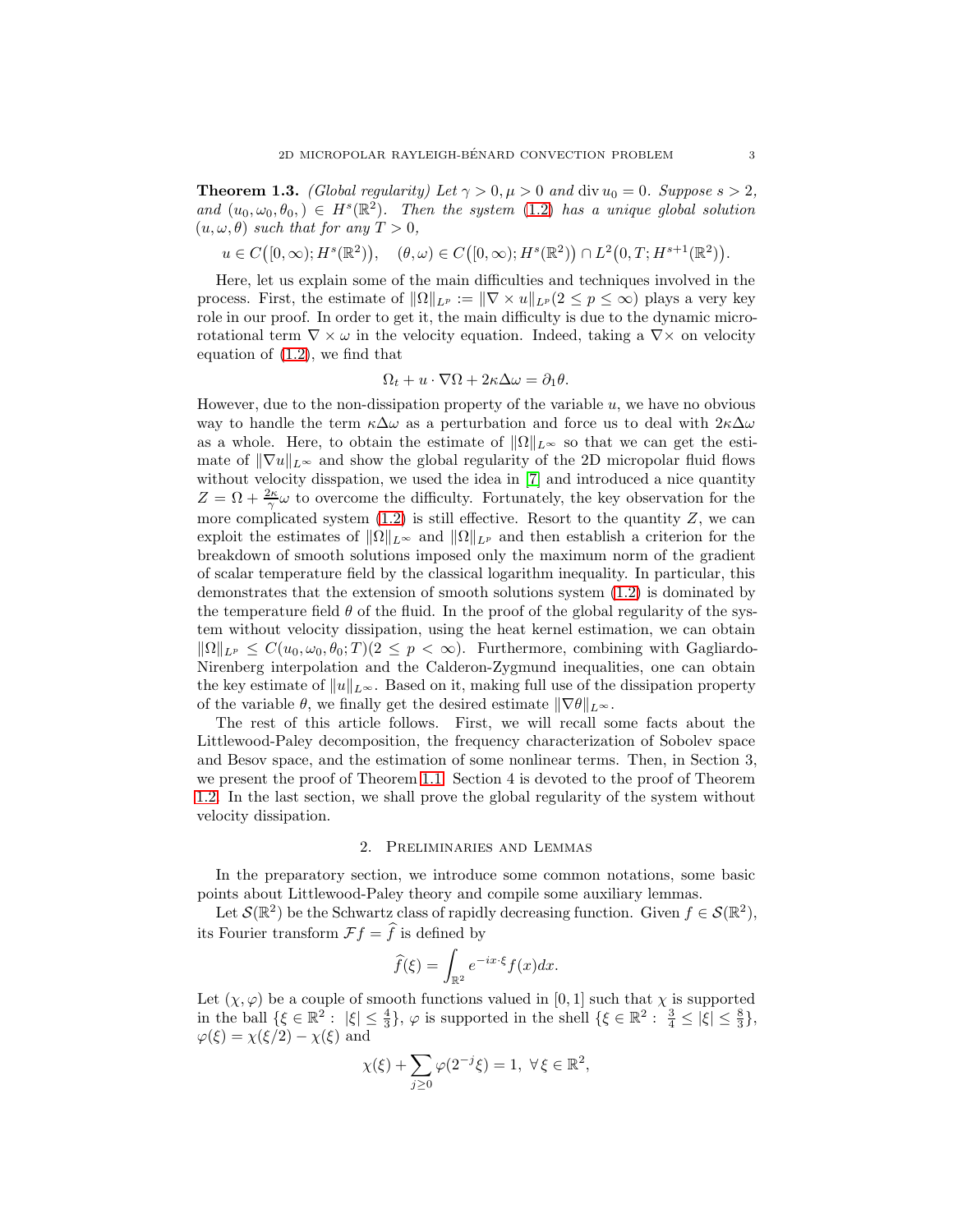SHENG WANG

$$
\sum_{j\in Z}\varphi(2^{-j}\xi)=1,\ \forall\,\xi\in\mathbb{R}^2\setminus\{0\}.
$$

First, we introduce the dyadic blocks  $\Delta_i$  by setting

 $\Delta_j f = 0$  if  $j \leq -2$ ,  $\Delta_{-1} f = \mathcal{F}^{-1}(\chi \mathcal{F}f)$  and  $\Delta_j f = \mathcal{F}^{-1}(\varphi(2^{-j} \cdot) \mathcal{F}f)$  if  $j \geq 0$ . One may prove that for all tempered distribution  $u$  the following Littlewood-Paley decomposition holds true:

$$
f=\sum_{j\geq -1}\Delta_{j}f,\quad S_{j}f=\sum_{-1\leq q\leq j-1}\Delta_{q}f.
$$

One easily verifies that with our choice of  $\varphi$ ,

$$
\Delta_j\Delta_qf\equiv 0,\quad\text{if}\quad|j-q|\ge2\quad and\quad\Delta_j(S_{q-1}f\Delta_qf)\equiv 0,\quad\text{if}\quad|j-q|\ge5.
$$

Let us recall the definition of the Besov space.

**Definition 2.1.** Let  $s \in \mathbb{R}$ ,  $1 \leq p, r \leq +\infty$ . The nonhomogeneous Besov space  $B_{p,r}^s$  is defined by

$$
B_{p,r}^s=\Big\{f\in \mathcal{S}'({\mathbb R}^2):\, \|f\|_{B_{p,r}^s}<+\infty\Big\},
$$

where

$$
||f||_{B_{p,r}^s} := ||2^{js}||\Delta_j f||_p ||_{\ell^r}.
$$

Notice that the usual Sobolev space  $H^s$  coincides with  $B_{2,2}^s$  for every  $s \in \mathbb{R}$ , and the norm of  $H^s$  can be characterized by

$$
||f||_{H^s} \approx ||S_0 f||_{L^2} + \left(\sum_{q\geq 0} 2^{2qs} ||\Delta_q f||_{L^2}^2\right)^{\frac{1}{2}}.
$$

We shall also use the following some important lemmas in the proof of our main results.

<span id="page-3-0"></span>Lemma 2.1. We present some commutator estimates as follows (i)(Lemma 2.2 of [\[6\]](#page-12-5)) Let  $s > 0$ ,  $f \in H^s(\mathbb{R}^2) \cap L^{\infty}(\mathbb{R}^2)$ , and  $g \in H^{s+1}(\mathbb{R}^2) \cap$  $W^{1,\infty}(\mathbb{R}^2)$  with div  $g=0$ . Then the following calculus inequality holds

$$
\|[\Delta_j, g] \cdot \nabla f\|_{L^2} \leq C c_j 2^{-js} \Big( \|\nabla g\|_{L^\infty} \|f\|_{H^s} + \|\nabla g\|_{H^s} \|f\|_{L^\infty} \Big),
$$

where  $c_j$  is a sequence satisfying  $||c_j||_{\ell^2} \leq 1$ .

(ii)((Lemma 2.100 of [\[3\]](#page-11-0)) Let  $s > 0$ ,  $f \in H^s(\mathbb{R}^2) \cap W^{1,\infty}(\mathbb{R}^2)$ , and  $g \in H^s(\mathbb{R}^2) \cap$  $W^{1,\infty}(\mathbb{R}^2)$ . Then the following calculus inequality holds

$$
\|[\Delta_j, g] \cdot \nabla f\|_{L^2} \leq C c_j 2^{-js} \Big( \|\nabla g\|_{L^\infty} \|f\|_{H^s} + \|g\|_{H^s} \|\nabla f\|_{L^\infty} \Big),
$$

where  $c_j$  is a sequence satisfying  $||c_j||_{\ell^2} \leq 1$ .

**Lemma 2.2.** ([5]) Let  $j, k \in \mathbb{N}, 1 \le a \le b$  and  $f \in L^a(\mathbb{R}^2)$ . There exists a constant C such that the following inequalities hold

$$
\sup_{|\alpha|=k} \|\partial^{\alpha} S_j f\|_{L^b} \leq C^k 2^{j(k+2(\frac{1}{a}-\frac{1}{b}))} \|S_j f\|_{L^a},
$$
  

$$
C^{-k} 2^{jk} \|\Delta_j f\|_{L^a} \leq \sup_{|\alpha|=k} \|\partial^{\alpha} \Delta_j f\|_{L^a} \leq C^k 2^{jk} \|\Delta_j f\|_{L^a}.
$$

$$
\overline{a}
$$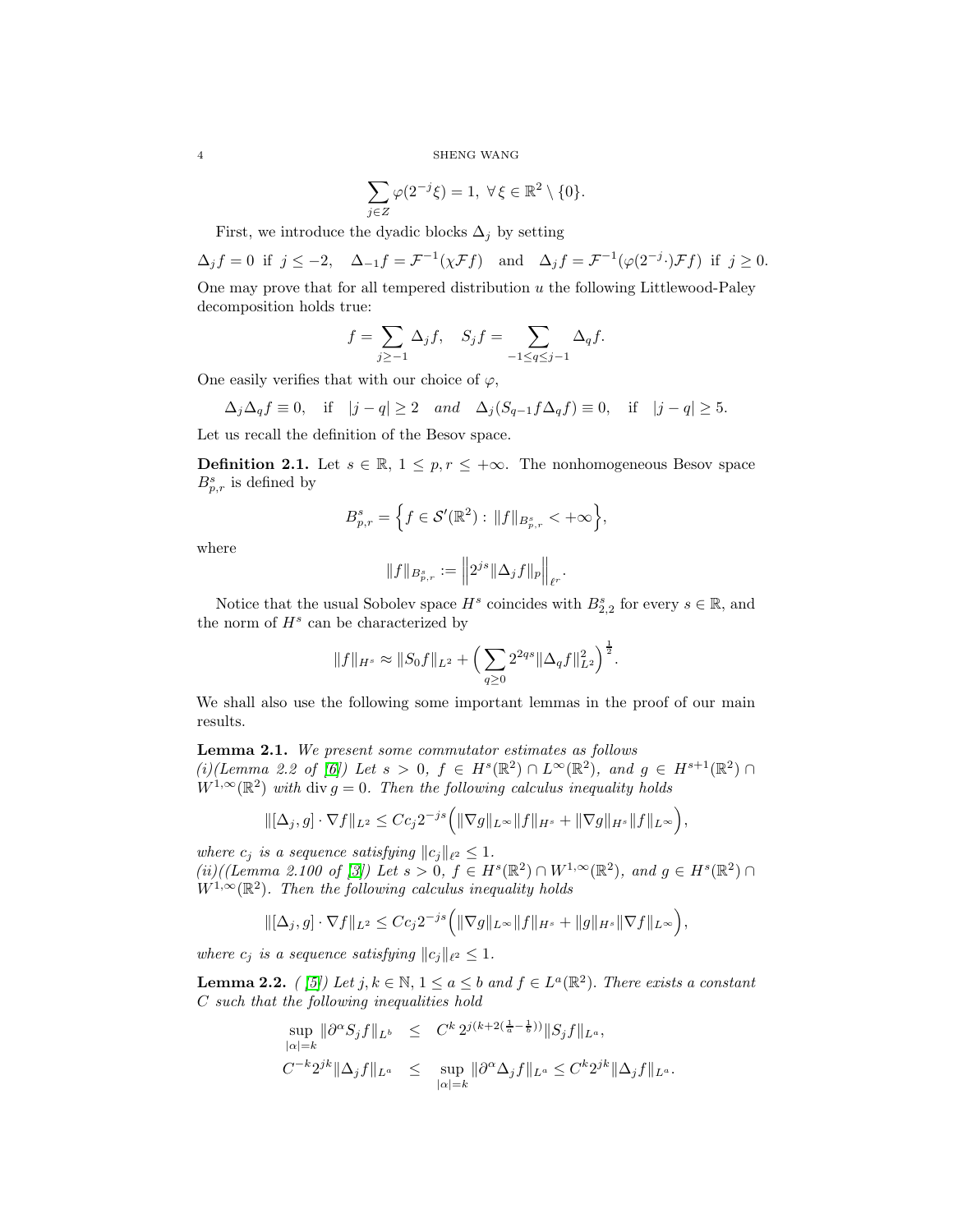<span id="page-4-3"></span>**Lemma 2.3.** ( [\[10\]](#page-12-10)) Let  $s > 0$ ,  $f, g \in H^s(\mathbb{R}^2) \cap L^{\infty}(\mathbb{R}^2)$ . Then the following inequality holds

$$
||fg||_{H^s}\leq C\Big(||f||_{L^{\infty}}||g||_{H^s}+||f||_{H^s}||g||_{L^{\infty}}\Big).
$$

To prove this proposition, we recall the maximal regularity property for the heat kernel (see,  $[1]$ ).

**Lemma 2.4.** The operator  $T$  defined by

$$
Tf(t) = \int_0^t \Delta e^{(t-s)\Delta} f(s)ds
$$

maps  $L^p(0,T;L^q(\mathbb{R}^d))$  to  $L^p(0,T;L^q(\mathbb{R}^d))$  for any  $T\in (0,\infty)$  and  $p,q\in (1,\infty)$ .

#### 3. The proof of Theorem [1.1](#page-1-2)

This section is devoted to the proof of the local well-posedness for a smooth solution to the system  $(1.2)$ . For a clear presentation, we split it into the following several steps.

Step 1. Construction of an approximate solution sequence.

Here we use the classical Friedrich's method: For  $n \geq 1$ , let  $J_n$  be the spectral cut-off defined by

$$
\widehat{J_n f}(\xi) = 1_{[0,n]}(|\xi|) \widehat{f}(\xi), \quad \xi \in \mathbb{R}^2.
$$

We consider the following system in the space  $L_n^2 := \{f \in L^2(\mathbb{R}^2) | \text{ supp } f \subset$  $B(0, n)$ :

<span id="page-4-0"></span>(3.1) 
$$
\begin{cases} \partial_t u_n + \mathcal{P} J_n(J_n u_n \cdot \nabla J_n u_n) = 2\kappa \mathcal{P} \nabla \times \omega_n + \mathcal{P} J_n(\theta_n \cdot e_2), \\ \partial_t \omega_n + J_n(J_n u_n \cdot \nabla J_n \omega_n) - \gamma \Delta \omega_n + 4\kappa \omega_n = 2\kappa \mathcal{P} \nabla \times u_n, \\ \partial_t \theta_n + J_n(J_n u_n \cdot \nabla J_n \theta_n) - \mu \Delta \theta_n = \mathcal{P} J_n(u_n \cdot e_2), \\ (u_n, \omega_n, \theta_n)|_{t=0} = J_n(u_0, \omega_0, \theta_0). \end{cases}
$$

Here  $P$  denotes the Helmholtz projection operator. The Cauchy-Lipschitz theo-rem entails that the system [\(3.1\)](#page-4-0) exists a unique maximal solution  $(u_n, \omega_n, \theta_n)$ in  $\mathcal{C}^1([0,T_n^*);L_n^2)$ . On the other hand, we observe that  $J_n^2 = J_n, \mathcal{P}^2 = \mathcal{P}$  and  $J_n\mathcal{P} = \mathcal{P}J_n$ . It follows that  $(\mathcal{P}u_n, \omega_n, \theta_n)$  and  $(J_n\mathcal{P}u_n, J_n\omega_n, J_n\theta_n)$  are also solu-tions to the system [\(3.1\)](#page-4-0). The uniqueness gives that  $J_n u_n = u_n, J_n \omega_n = \omega_n$  and  $J_n \theta_n = \theta_n$ . Therefore,

<span id="page-4-1"></span>(3.2) 
$$
\begin{cases} \partial_t u_n + \mathcal{P} J_n(u_n \cdot \nabla u_n) = 2\kappa \mathcal{P} \nabla \times \omega_n + \mathcal{P} J_n(\theta_n \cdot e_2), \\ \partial_t \omega_n + J_n(u_n \cdot \nabla \omega_n) - \gamma \Delta \omega_n + 4\kappa \omega_n = 2\kappa \mathcal{P} \nabla \times u_n, \\ \partial_t \theta_n + J_n(u_n \cdot \nabla \theta_n) - \mu \Delta \theta_n = \mathcal{P} J_n(u_n \cdot e_2), \\ (u_n, \omega_n, \theta_n)|_{t=0} = J_n(u_0, \omega_0, \theta_0). \end{cases}
$$

As the operators  $J_n$  and  $\mathcal{P} J_n$  are the orthogonal projectors for the  $L^2$ -inner product, the above formal calculations remain unchanged.

Step 2. Energy estimates.

First, we easily obtain the following basic  $L^2$ -estimates of the system  $(3.2)$ (3.3)

<span id="page-4-2"></span>
$$
||u_n||_{L^2}^2 + ||\omega_n||_{L^2}^2 + ||\theta_n||_{L^2}^2 + 2\gamma \int_0^t ||\nabla \omega_n(\tau)||_{L^2}^2 d\tau + 2\mu \int_0^t ||\nabla \theta_n(\tau)||_{L^2}^2 d\tau \leq C(u_0, \omega_0, \theta_0; T).
$$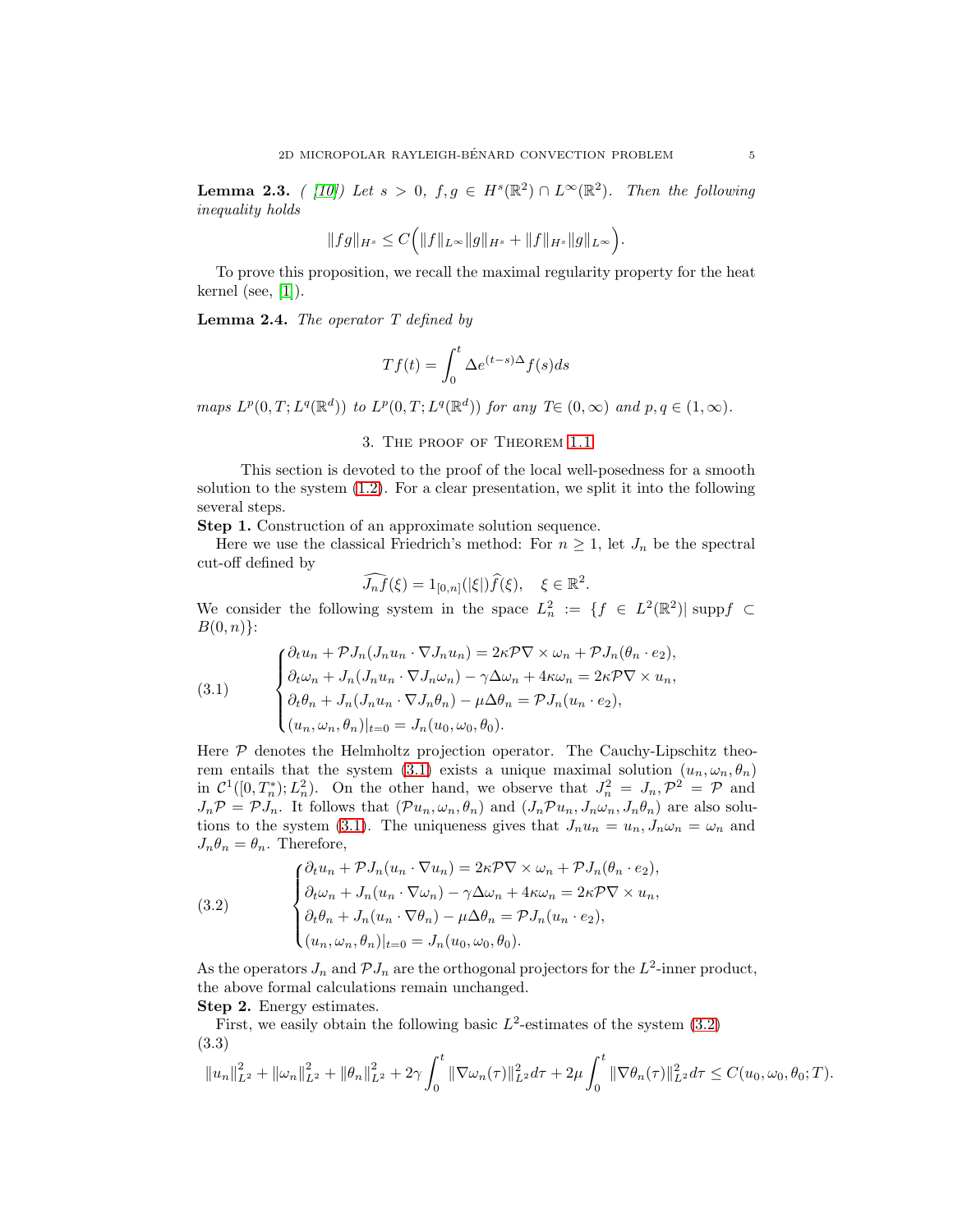$6$   $\,$  SHENG WANG  $\,$ 

Next we present the uniform estimates for the approximate solutions  $(u_n, \omega_n, \theta_n)$ in  $H^s$ . Applying the operator  $\Delta_j (j \geq 0)$  to the system [\(3.2\)](#page-4-1), and taking the  $L^2$ -scalar product of the first equation of [\(3.2\)](#page-4-1) with  $\Delta_j u_n$ , the second equation with  $\Delta_j \omega_n$ , and the third equation with  $\Delta_j \theta_n$  respectively, by the condition div $u_n = 0$ , we obtain

$$
\frac{1}{2}\frac{d}{dt}\left(\|\Delta_j u_n\|_{L^2}^2 + \|\Delta_j \omega_n\|_{L^2}^2 + \|\Delta_j \theta_n\|_{L^2}^2\right) + \gamma \|\nabla \Delta_j \omega_n\|_{L^2}^2 + \mu \|\nabla \Delta_j \theta_n\|_{L^2}^2
$$
\n
$$
= -\left([\Delta_j, u_n] \nabla u_n, \Delta_j u_n\right)_{L^2} - \left([\Delta_j, u_n] \nabla \omega_n, \Delta_j \omega_n\right)_{L^2} - \left([\Delta_j, u_n] \nabla \theta_n, \Delta_j \theta_n\right)_{L^2}
$$
\n
$$
+ \kappa (\Delta_j \nabla \times \omega_n, \Delta_j u_n)_{L^2} + \kappa (\Delta_j \nabla \times u_n, \Delta_j \omega_n)_{L^2}
$$
\n
$$
+ (\Delta_j \theta_n, \Delta_j u_n)_{L^2} + (\Delta_j u_n, \Delta_j \theta_n)_{L^2}.
$$

Employing Lemma [2.1](#page-3-0) and the Young inequality, multiplying both sides by  $2^{2js}$ , summing over  $j \geq 0$ , and then combining with  $(3.3)$ , we thus get

$$
(3.4)
$$
  
\n
$$
\frac{1}{2}\frac{d}{dt}(\|u_n\|_{H^s}^2 + \|\omega_n\|_{H^s}^2 + \|\theta_n\|_{H^s}^2) + \gamma \|\nabla \omega_n\|_{H^s}^2 + \mu \|\nabla \theta_n\|_{H^s}^2
$$
  
\n
$$
\leq C\left(1 + \|\nabla u_n\|_{L^\infty} + \|\nabla \omega_n\|_{L^\infty} + \|\nabla \theta_n\|_{L^\infty}\right) (\|u_n\|_{H^s}^2 + \|\omega_n\|_{H^s}^2 + \|\theta_n\|_{H^s}^2),
$$

from which and the Gronwall inequality, it follows that

<span id="page-5-0"></span>(3.5) 
$$
E_n(t) \leq (||u_0||_{H^s}^2 + ||\omega_0||_{H^s}^2 + ||\theta_0||_{H^s}^2) \exp\left(\int_0^t G_n(\tau)d\tau\right),
$$

where

$$
E_n(t) = (||u_n||_{H^s}^2 + ||\omega_n||_{H^s}^2 + ||\theta_n||_{H^s}^2) + 2\gamma \int_0^t ||\nabla \omega_n(\tau)||_{H^s}^2 d\tau + 2\mu \int_0^t ||\nabla \theta_n(\tau)||_{H^s}^2 d\tau,
$$
  

$$
G_n(t) = 1 + ||\nabla u_n(t)||_{L^\infty} + ||\nabla \omega_n(t)||_{L^\infty} + ||\nabla \theta_n(t)||_{L^\infty}.
$$

**Step 3.** Uniform estimates and existence of the solution. We denote  $T_n^*$  by the maximal existence time of the solution  $(u_n, \omega_n, \theta_n)$  and define

$$
\tilde{T}_n^* = \sup \left\{ t \in [0, T_n^*): E_n(\tau) \le 2 \left( \|u_0\|_{H^s}^2 + \|\omega_0\|_{H^s}^2 + \|\theta_0\|_{H^s}^2 \right) \text{ for } \tau \in [0, t] \right\}.
$$

From  $(3.5)$  and the Sobolev embedding  $(s > 2)$ , we find that

$$
E_n(t) \leq (||u_0||_{H^s}^2 + ||\omega_0||_{H^s}^2 + ||\theta_0||_{H^s}^2) \exp\left(C\left(1 + ||u_0||_{H^s}^2 + ||\omega_0||_{H^s}^2 + ||\theta_0||_{H^s}^2\right)t\right), t \in [0, \tilde{T}_n^*).
$$

Taking  $T$  small enough such that

$$
\exp\left(C(1+\|u_0\|_{H^s}^2+\|\omega_0\|_{H^s}^2+\|\theta_0\|_{H^s}^2)T\right)\leq \frac{3}{2}.
$$

Now we can conclude that  $\tilde{T}_n^* \geq T$ . Otherwise, we have

<span id="page-5-1"></span>
$$
E_n(t) \leq \frac{3}{2} (||u_0||_{H^s}^2 + ||\omega_0||_{H^s}^2 + ||\theta_0||_{H^s}^2) \text{ for } t \in [0, \tilde{T}_n^*],
$$

which contradicts with the definition of  $\tilde{T}_n^*$ . Thus, the approximate solution  $(u_n, \omega_n, \theta_n)$ exists on  $[0, T]$  and satisfies the following uniform estimates

$$
(3.6) \t E_n(t) \le 2(||u_0||_{H^s}^2 + ||\omega_0||_{H^s}^2 + ||\theta_0||_{H^s}^2) \text{ for } t \in [0, T].
$$

On the other hand, it is easy to verify by using equations [\(3.2\)](#page-4-1), uniform estimates [\(3.6\)](#page-5-1) and Lemma [2.3](#page-4-3) that  $(\partial_t u_n, \partial_t \omega_n, \partial_t \theta_n)$  is uniformly bounded in  $L^2(0,T;H^{s-1}(\mathbb{R}^2))$ . Thus, the Aubin-Lions compactness theorem (see e.g. [\[2\]](#page-11-3)) ensures that there exists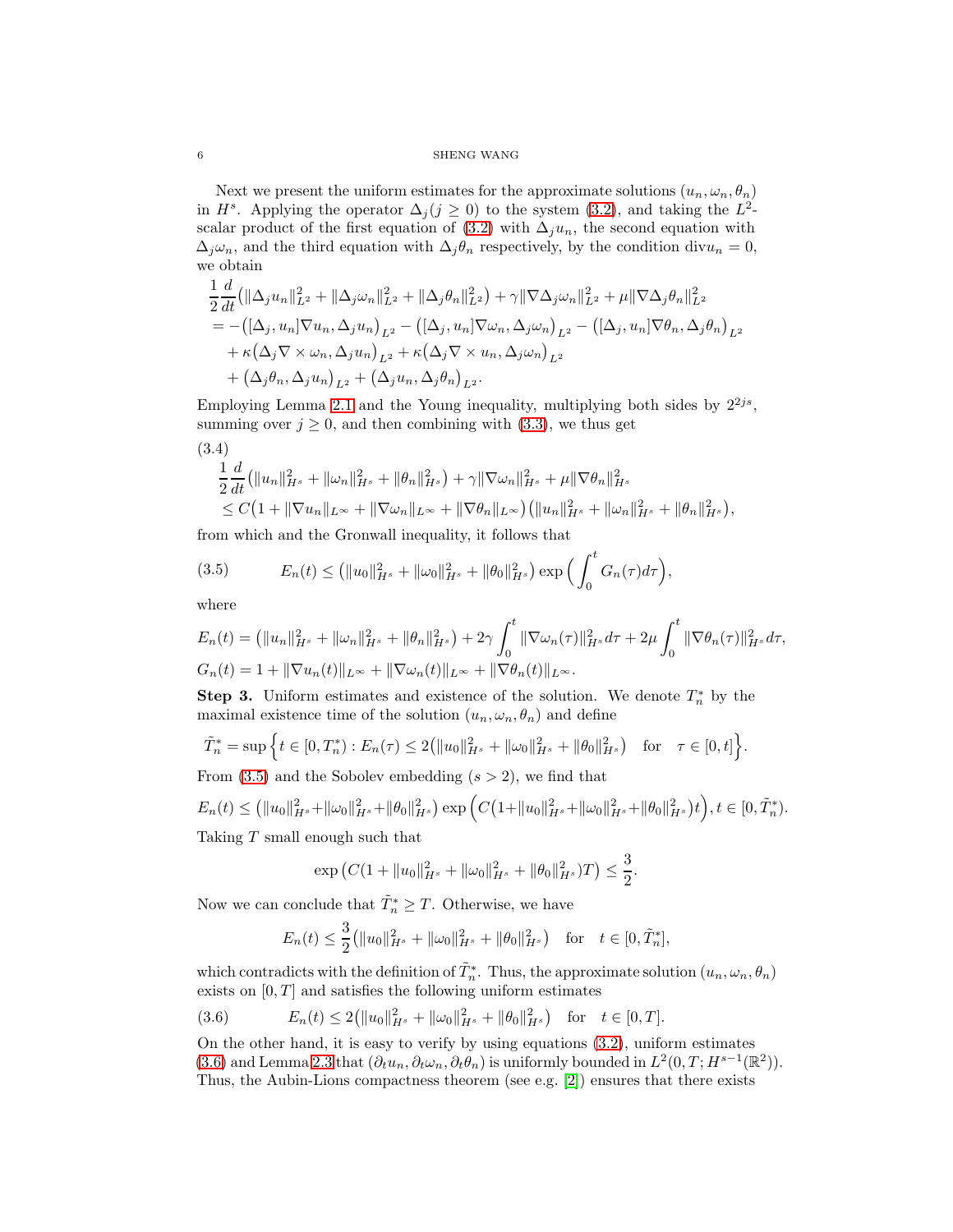a subsequence  $(u_{n_k}, \omega_{n_k}, \theta_{n_k})$  of  $(u_n, \omega_n, \theta_n)$  converging to a family function  $(u, \omega, \theta)$ such that

$$
u \in L^{\infty}(0,T;H^{s}(\mathbb{R}^{2})), (\omega,\theta) \in L^{\infty}(0,T;H^{s}(\mathbb{R}^{2})) \cap L^{2}(0,T;H^{s+1}(\mathbb{R}^{2})).
$$

Then passing to limit in [\(3.2\)](#page-4-1), it is easy to see that  $(u, \omega, \theta)$  satisfies the system  $(1.2).$  $(1.2).$ 

Step 4. Continuity in time of the solution.

Revisiting the proof of Step 2, one can in fact obtain better uniform estimates for  $(u_n, \omega_n, \theta_n)$  (thus for  $(u, \omega, \theta)$ ):

$$
||u||_{\tilde{L}^{\infty}(0,T;H^{s}(\mathbb{R}^2))}+||\omega||_{\tilde{L}^{\infty}(0,T;H^{s}(\mathbb{R}^2))}+||\theta||_{\tilde{L}^{\infty}(0,T;H^{s}(\mathbb{R}^2))}\leq C,
$$

where  $||f||_{\tilde{L}^{\infty}(0,T;H^s(\mathbb{R}^2))} = \sum_{j\geq -1} 2^{2js} ||\Delta_j f||_{L^{\infty}(0,T;L^2)}^2$ . Then we can conclude  $(u, \omega, \theta) \in C([0, T]; H^s(\mathbb{R}^2))$ . Indeed, for any  $\varepsilon > 0$ , we can take N big enough such that

$$
\sum_{j>N} 2^{2js} \|\Delta_j u\|_{L^{\infty}(0,T;L^2)}^2 \leq \frac{\varepsilon}{4}.
$$

For any  $t \in (0, T)$  and  $\sigma$  such that  $t + \sigma \in [0, T]$ , we have

$$
\|u(t+\sigma) - u(t)\|_{H^s}^2 \le \sum_{-1 \le j \le N} 2^{2js} \|\Delta_j \big(u(t+\sigma) - u(t)\big)\|_{L^2}^2 + \frac{\varepsilon}{2}
$$
  
(3.7)  

$$
\le \sum_{-1 \le j \le N} 2^{2js} |\sigma| \|\partial_t u\|_{L^2(0,T;L^2)}^2 + \frac{\varepsilon}{2}
$$
  

$$
\le 2N 2^{2Ns} |\sigma| \|\partial_t u\|_{L^2(0,T;L^2)}^2 + \frac{\varepsilon}{2} \le \varepsilon,
$$

for  $|\sigma|$  small enough. Hence,  $u(t)$  is continuous in  $H^s(\mathbb{R}^2)$  at the time t. Similarly, we can obtain  $(\omega, \theta) \in C([0, T]; H^s(\mathbb{R}^2)).$ 

Step 5. Uniqueness of the solution.

Let  $(u_1, \omega_1, \theta_1)$  and  $(u_2, \omega_2, \theta_2)$  be two solutions of  $(1.2)$  with the same initial data. We denote  $\delta u = u_1 - u_2$ ,  $\delta \omega = \omega_1 - \omega_2$ ,  $\delta \theta = \theta_1 - \theta_2$  and  $\delta P = 0$ . Then  $(\delta u, \delta \omega, \delta \theta)$  satisfies

(3.8)  
\n
$$
\begin{cases}\n\partial_t \delta u + u_2 \cdot \nabla \delta u = -\delta u \cdot \nabla u_1 + 2\kappa \nabla \times \delta \omega + \delta \theta e_2, \\
\partial_t \delta \omega + u_2 \cdot \nabla \delta \omega - \gamma \Delta \delta \omega + 4\kappa \delta \omega = -\delta u \cdot \nabla \omega_1 + 2\kappa \nabla \times \delta u, \\
\partial_t \delta \theta + u_2 \cdot \nabla \delta \theta - \mu \Delta \delta \theta = -\delta u \cdot \nabla \theta_1 + \delta u e_2, \\
(\delta u, \delta \theta, \delta \phi)|_{t=0} = (0, 0, 0).\n\end{cases}
$$

Taking  $L^2(\mathbb{R}^2)$  energy estimates, it is easy to show that

$$
\frac{d}{dt}(\|\delta u\|_{L^2}^2 + \|\delta \omega\|_{L^2}^2 + \|\delta \theta\|_{L^2}^2) \leq C(\|\delta u\|_{L^2}^2 + \|\delta \omega\|_{L^2}^2 + \|\delta \theta\|_{L^2}^2),
$$

which along with the Gronwall inequality implies  $(\delta u, \delta u, \delta \theta) = (0, 0, 0)$ . The proof of Theorem [1.1](#page-1-2) is completed.

#### 4. The proof of Theorem [1.2](#page-1-3)

This section is devoted to the proof of blow-up criterion for smooth solutions to the system [\(1.2\)](#page-1-1). First, for the basic  $L^2$ -estimate and the  $\dot{H}^1$ -estimate of the system (1.1), we readily get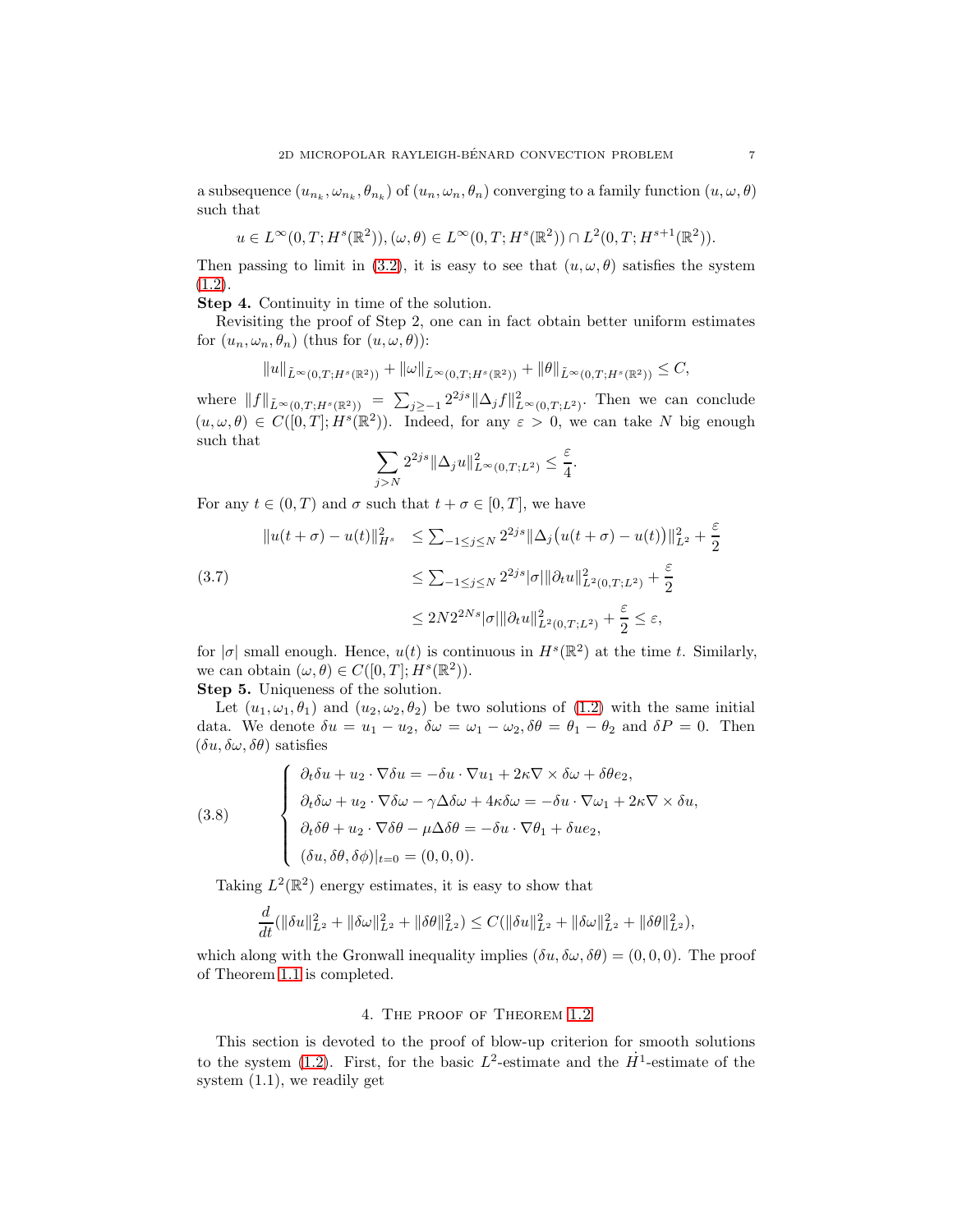$8\,$   $\,$  SHENG WANG  $\,$ 

<span id="page-7-6"></span>
$$
(4.1) \quad ||u||_{L^{2}}^{2} + ||\omega||_{L^{2}}^{2} + ||\theta||_{L^{2}}^{2} + \int_{0}^{t} (||\nabla \omega||_{L^{2}}^{2} + ||\nabla \theta||_{L^{2}}^{2}) d\tau \leq C(u_{0}, \omega_{0}, \theta_{0}; T),
$$

and

$$
(4.2)
$$

$$
\|\nabla u\|_{L^2}^2 + \|\nabla \omega\|_{L^2}^2 + \|\nabla \theta\|_{L^2}^2 + \int_0^t \left( \left\|\nabla^2 \omega\right\|_{L^2}^2 + \left\|\nabla^2 \theta\right\|_{L^2}^2 \right) d\tau \le C(u_0, \omega_0, \theta_0; T).
$$

Denote the vorticity of velocity u by  $\Omega = \nabla \times u$ . Applying the operator  $\nabla \times$  to the first equation of [\(1.2\)](#page-1-1) yield that

<span id="page-7-1"></span>
$$
\Omega_t + u\cdot \nabla \Omega + 2\kappa \Delta \omega = \partial_1 \theta.
$$

Due to the lack of volecity viscosity, we have no obvious way to handle  $\Delta\omega$ . As in [\[7\]](#page-12-6), set

(4.3) 
$$
Z = \Omega + \frac{2\kappa}{\gamma}\omega.
$$

Thus, we can take advantage of its evolution in time governed by

(4.4) 
$$
Z_t + u \cdot \nabla Z = \frac{4\kappa^2}{\gamma} Z - \frac{16\kappa^3}{\gamma} \omega + \partial_1 \theta.
$$

This leads to the following  $L^p$ -estimate of Z after multiplying [\(4.4\)](#page-7-0) by  $|Z|^{p-2}Z$ with  $p \geq 2$ , integrating over  $\mathbb{R}^2$ , using the incompressibility of u and the Hölder inequality, we have

<span id="page-7-0"></span>
$$
\frac{1}{p}\frac{d}{dt}\|Z\|_{L^p}^p \le \frac{16\kappa^3}{\gamma}\|\omega\|_{L^p}\|Z\|_{L^p}^{p-1} + \frac{4\kappa^2}{\gamma}\|Z\|_{L^p}^p + \|\nabla\theta\|_{L^p}\|Z\|_{L^p}^{p-1}.
$$

Dividing by  $||Z||_{L^p}^{p-1}$  and integrating in time yield

<span id="page-7-2"></span>(4.5) 
$$
||Z||_{L^p} \le ||Z_0||_{L^p} + C \int_0^t (||\omega(., \tau)||_{L^p} + ||\nabla \theta(., \tau)||_{L^p}) d\tau.
$$

In particular,

<span id="page-7-4"></span>(4.6) 
$$
||Z||_{L^{\infty}} \leq ||Z_0||_{L^{\infty}} + C \int_0^t (||\omega(., \tau)||_{L^{\infty}} + ||\nabla \theta(., \tau)||_{L^{\infty}}) d\tau.
$$

From the second equation of [\(1.2\)](#page-1-1), we have

$$
\|\omega\|_{L^p} \le \|\omega_0\|_{L^p} + C \int_0^t \|\nabla \times u(., \tau)\|_{L^p} d\tau,
$$

which together with [\(4.3\)](#page-7-1) implies that

<span id="page-7-3"></span>(4.7) 
$$
\|\omega\|_{L^p} \le \|\omega_0\|_{L^p} + C \int_0^t \left( \|\omega(., \tau)\|_{L^p} + \|Z(., \tau)\|_{L^p} \right) d\tau,
$$

and taking limit  $p \to \infty$  lead to

<span id="page-7-5"></span>(4.8) 
$$
\|\omega\|_{L^{\infty}} \leq \|\omega_0\|_{L^{\infty}} + C \int_0^t ( \|\omega(., \tau)\|_{L^{\infty}} + \|Z(., \tau)\|_{L^{\infty}} ) d\tau.
$$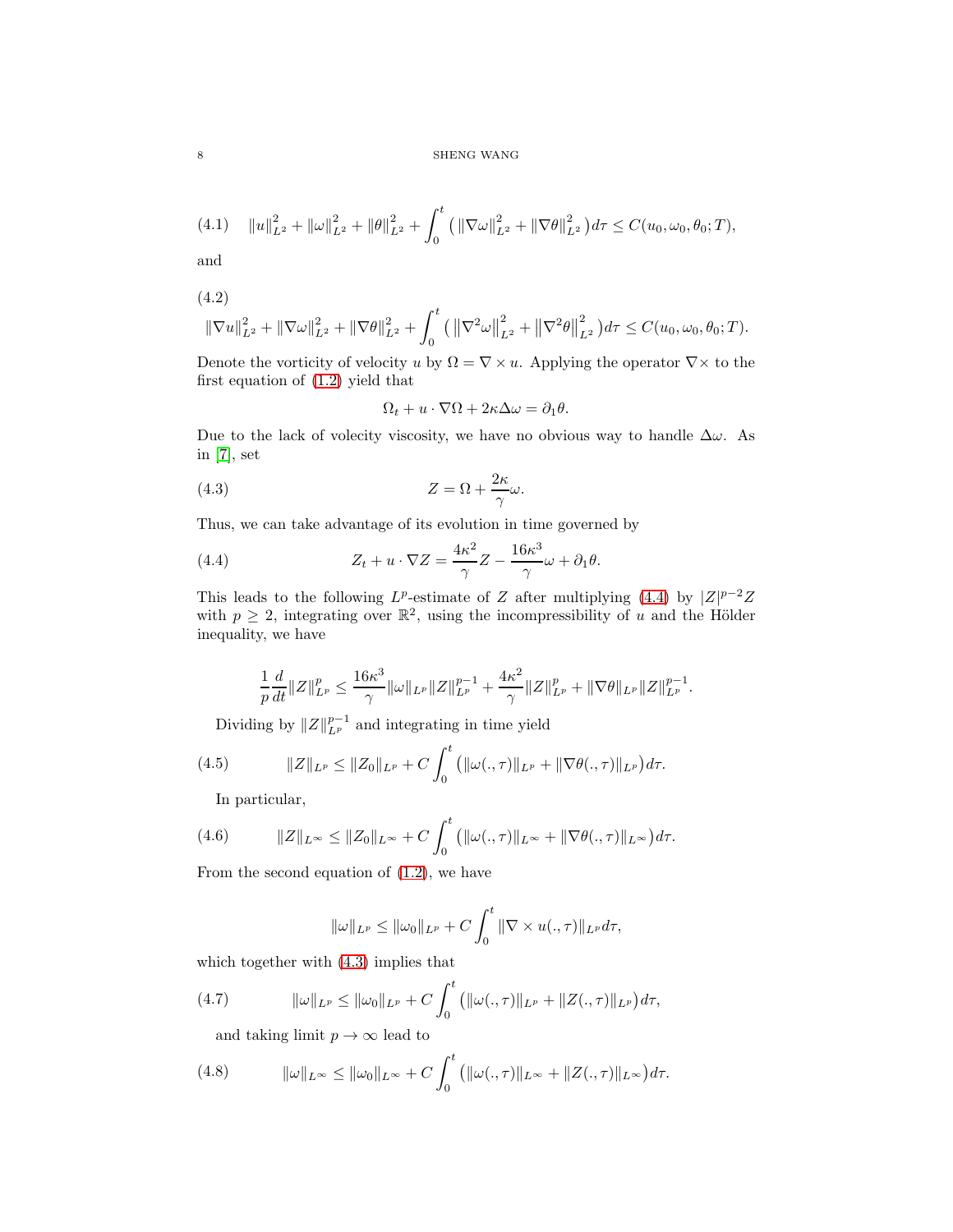On the other hand, we need make  $L^p$ -estimate of  $\nabla \theta$ . Taking  $\nabla^{\perp} = (-\partial_{x_2}, \partial_{x_1})$ to the third equation of [\(1.2\)](#page-1-1), we obtain

(4.9) 
$$
\nabla^{\perp}\theta_t + u \cdot \nabla\nabla^{\perp}\theta - \mu \Delta \nabla^{\perp}\theta = \nabla^{\perp}\theta \cdot \nabla u + \nabla u.
$$

Taking  $L^2$  inner product [\(4.9\)](#page-8-0) with  $|\nabla^{\perp}\theta|^{p-2}\nabla^{\perp}\theta(2 \leq p < \infty)$ , using the incompressibility of  $u$  and the Hölder inequality, we have

<span id="page-8-0"></span>
$$
\frac{1}{p}\frac{d}{dt}\|\nabla\theta\|_{L^p}^p \le \|\nabla u\|_{L^p}\|\nabla\theta\|_{L^\infty}\|\nabla\theta\|_{L^p}^{p-1} + \|\nabla u\|_{L^p}\|\nabla\theta\|_{L^p}^{p-1}.
$$

Dividing by  $\|\nabla \theta\|_{L^p}^{p-1}$  and integrating in time yield

<span id="page-8-1"></span>
$$
\|\nabla\theta\|_{L^p} \le \|\nabla\theta_0\|_{L^p} + C \int_0^t \left(1 + \|\nabla\theta(., \tau)\|_{L^\infty}\right) \|\nabla u\|_{L^p} d\tau
$$
  
(4.10)  

$$
\le \|\nabla\theta_0\|_{L^p} + C \int_0^t \left(1 + \|\nabla\theta(., \tau)\|_{L^\infty}\right) \|\nabla \times u\|_{L^p} d\tau
$$
  

$$
\le \|\nabla\theta_0\|_{L^p} + C \int_0^t \left(1 + \|\nabla\theta(., \tau)\|_{L^\infty}\right) \left(\|Z\|_{L^p} + \|\omega\|_{L^p}\right) d\tau.
$$

<span id="page-8-5"></span>Due to

$$
(4.11) \t\t\t\t \|\nabla \theta(.,\tau)\|_{L^{\infty}} < +\infty,
$$

combining with  $(4.5)$ ,  $(4.7)$  and  $(4.10)$ , and applying the Gronwall inequality, we have

(4.12)

$$
||Z||_{L^{p}}+||\omega||_{L^{p}}+||\nabla\theta||_{L^{p}}\leq (||\Omega_{0}||_{L^{p}}+||\omega_{0}||_{L^{p}}+||\nabla\theta_{0}||_{L^{p}})\exp\Big(C\int_{0}^{t}(1+||\nabla\theta(.,\tau)||_{L^{\infty}})d\tau\Big),
$$

for  $2 \leq p < \infty$ .

Furthermore, employing [\(4.6\)](#page-7-4) and [\(4.8\)](#page-7-5), and then applying the Gronwall inequality, we obtain

<span id="page-8-2"></span>(4.13)

$$
||Z||_{L^{\infty}} + ||\omega||_{L^{\infty}} \leq C(||\Omega_0||_{L^{\infty}} + ||\omega_0||_{L^{\infty}} + ||\nabla \theta_0||_{L^p})e^{Ct} \leq C(u_0, \omega_0, \theta_0; T).
$$

From (4.12) and [\(4.13\)](#page-8-2), we finally conclude that

<span id="page-8-3"></span>
$$
(4.14) \t\t\t\t\t\|\Omega\|_{L^p} + \|\Omega\|_{L^\infty} < +\infty.
$$

Now, recall the following well-known result (see e.g. [\[4\]](#page-11-4)):

$$
\|\nabla u\|_{L^{\infty}} \leq C \Big\{ 1 + \|\Omega\|_{L^{p}} + \|\Omega\|_{L^{\infty}} \ln(1 + \|u\|_{H^{s}}) \Big\}.
$$

From [\(4.14\)](#page-8-3), the above inequality implies that

<span id="page-8-6"></span>(4.15) 
$$
\|\nabla u\|_{L^{\infty}} \leq C \ln (1 + \|u\|_{H^{s}}).
$$

We write the equation of  $\omega(t)$  in [\(1.2\)](#page-1-1) as

(4.16) 
$$
\omega(t) = e^{\gamma t \Delta} u_0 + \int_0^t e^{\gamma (t-\tau)\Delta} (2\kappa \nabla \times u - 4\kappa \omega - u \cdot \nabla \omega) d\tau.
$$

Taking  $p = 2$  and  $2 \le q < \infty$  in Lemma 2.5, we get

<span id="page-8-4"></span>
$$
(4.17) \quad \int_0^t \|\Delta\omega\|_{L^q}^2 d\tau \leq C \|u_0\|_{H^2}^2 + C \int_0^t \|\nabla \times u\|_{L^q}^2 + \|\omega\|_{L^q}^2 + \|u \cdot \nabla \omega\|_{L^q}^2 d\tau.
$$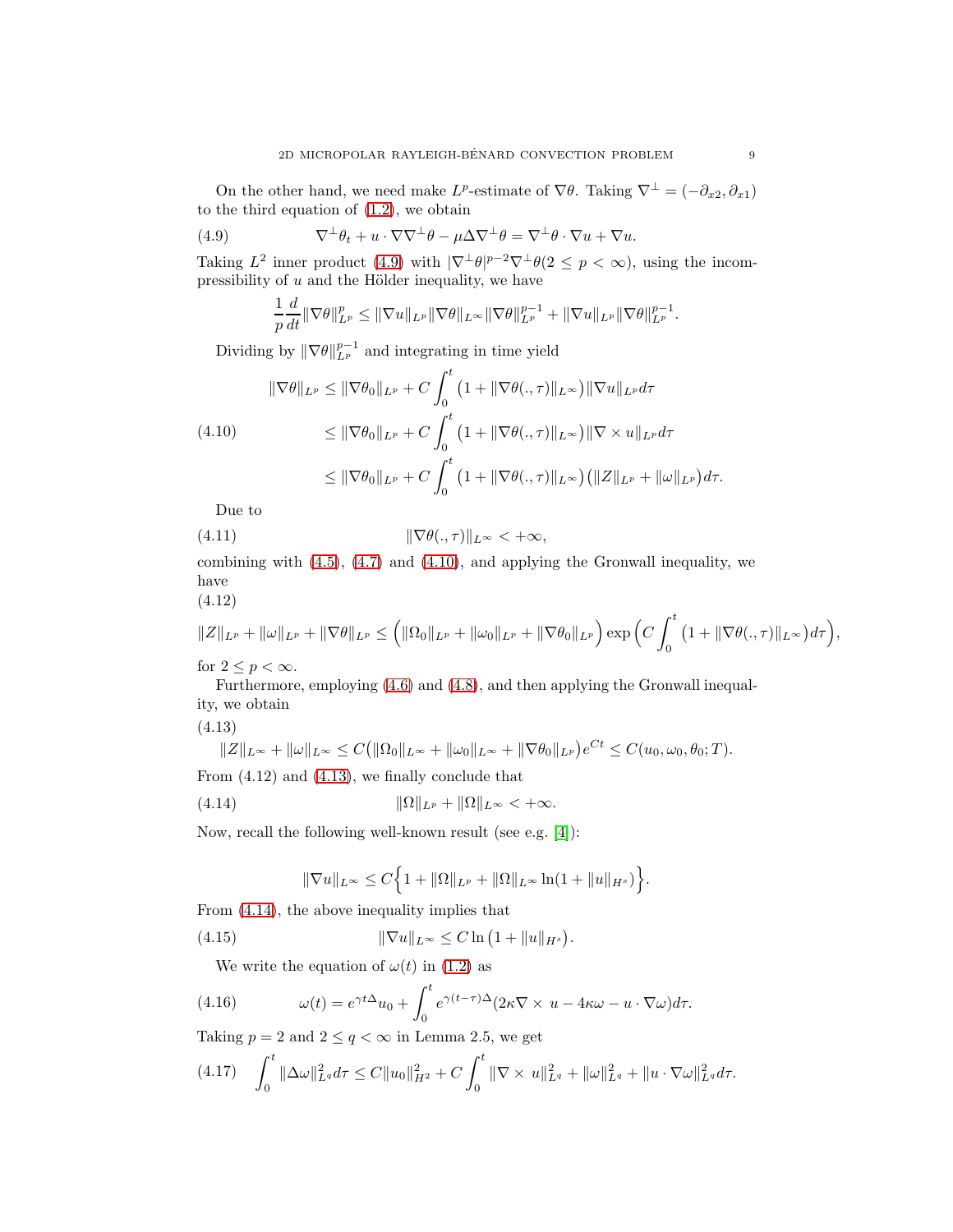On the other hand, using the Sobolev embedding and combining with (4.1) and  $(4.2)$ , we have

(4.18)  
\n
$$
\int_0^t \|\omega\|_{L^q}^2 d\tau \leq C \int_0^t \|\nabla \omega\|_{L^2}^2 d\tau \leq C(u_0, \omega_0, \theta_0; T),
$$
\n
$$
\int_0^t \|u \cdot \nabla \omega\|_{L^q}^2 d\tau \leq \int_0^t \|u\|_{L^{2q}}^2 \|\nabla \omega\|_{L^{2q}}^2 d\tau
$$
\n
$$
\leq C \int_0^t \|\nabla u\|_{L^2}^2 \|\nabla^2 \omega\|_{L^2}^2 d\tau
$$
\n
$$
\leq C \sup_{t \in (0, T)} \|\nabla u\|_{L^2}^2 \int_0^t \|\nabla^2 \omega\|_{L^2}^2 d\tau
$$
\n
$$
\leq C(u_0, \theta_0, \omega_0; T).
$$

Thus, from [\(4.17\)](#page-8-4) we get

(4.20) 
$$
\int_0^t \|\Delta \omega\|_{L^q}^2 d\tau \leq C \int_0^t \|\nabla \times u\|_{L^q}^2 + C(u_0, \omega_0, \theta_0; T).
$$

Employing (4.14) and (4.21) and then using the Sobolev embedding, we obtain

(4.21) 
$$
\int_0^t \|\nabla \omega\|_{L^\infty} \leq C(u_0, \omega_0, \theta_0; T).
$$

Exactly as in the proof of [\(3.5\)](#page-5-0), we also have

<span id="page-9-0"></span>
$$
(4.22)
$$
  
\n
$$
\ln (||u||_{H^s}^2 + ||\omega||_{H^s}^2 + ||\theta||_{H^s}^2) \leq C \ln (||u_0||_{H^s}^2 + ||\omega_0||_{H^s}^2 + ||\theta_0||_{H^s}^2)
$$
  
\n
$$
+ C \int_0^t (1 + ||\nabla u||_{L^\infty} + ||\nabla \omega||_{L^\infty} + ||\nabla \theta||_{L^\infty}) d\tau.
$$

Combining with [\(4.11\)](#page-8-5), [\(4.15\)](#page-8-6), (4.22) and [\(4.22\)](#page-9-0), and then applying the Gronwall inequality, we conclude that

(4.23) 
$$
||u||_{H^s}^2 + ||\omega||_{H^s}^2 + ||\theta||_{H^s}^2 \leq C(u_0, \omega_0, \theta_0; T).
$$

The proof of Theorem [1.2](#page-1-3) is completed.

## 5. The proof of Theorem [1.3](#page-2-0)

In order to prove the global regularity part of Theorems [1.3,](#page-2-0) it suffices to get estimate [\(1.3\)](#page-1-4) for all  $T \in (0, \infty)$  for the smooth solutions of the system [\(1.2\)](#page-1-1). Here, we divide it into the following two parts.

## 5.1. Bound for  $||u||_{L^{\infty}}$ .

Now, we recall the equation about the  $\Omega = \nabla \times u$ 

(5.1) 
$$
\Omega_t + u \cdot \nabla \Omega + 2\kappa \Delta \omega = \partial_1 \theta.
$$

Taking scaler product [\(5.1\)](#page-9-1) in  $L^2$  by  $|\Omega|^{p-2}\Omega(2 < p < \infty)$ , after integration by part, and using the incompressibility of  $u$ , we obtain the inequality

<span id="page-9-1"></span>
$$
\frac{1}{p}\frac{d}{dt}\|\Omega\|_{L^p}^p \le \|\Delta\omega\|_{L^p}\|\Omega\|_{L^p}^{p-1} + \|\nabla\theta\|_{L^p}\|\Omega\|_{L^p}^{p-1}.
$$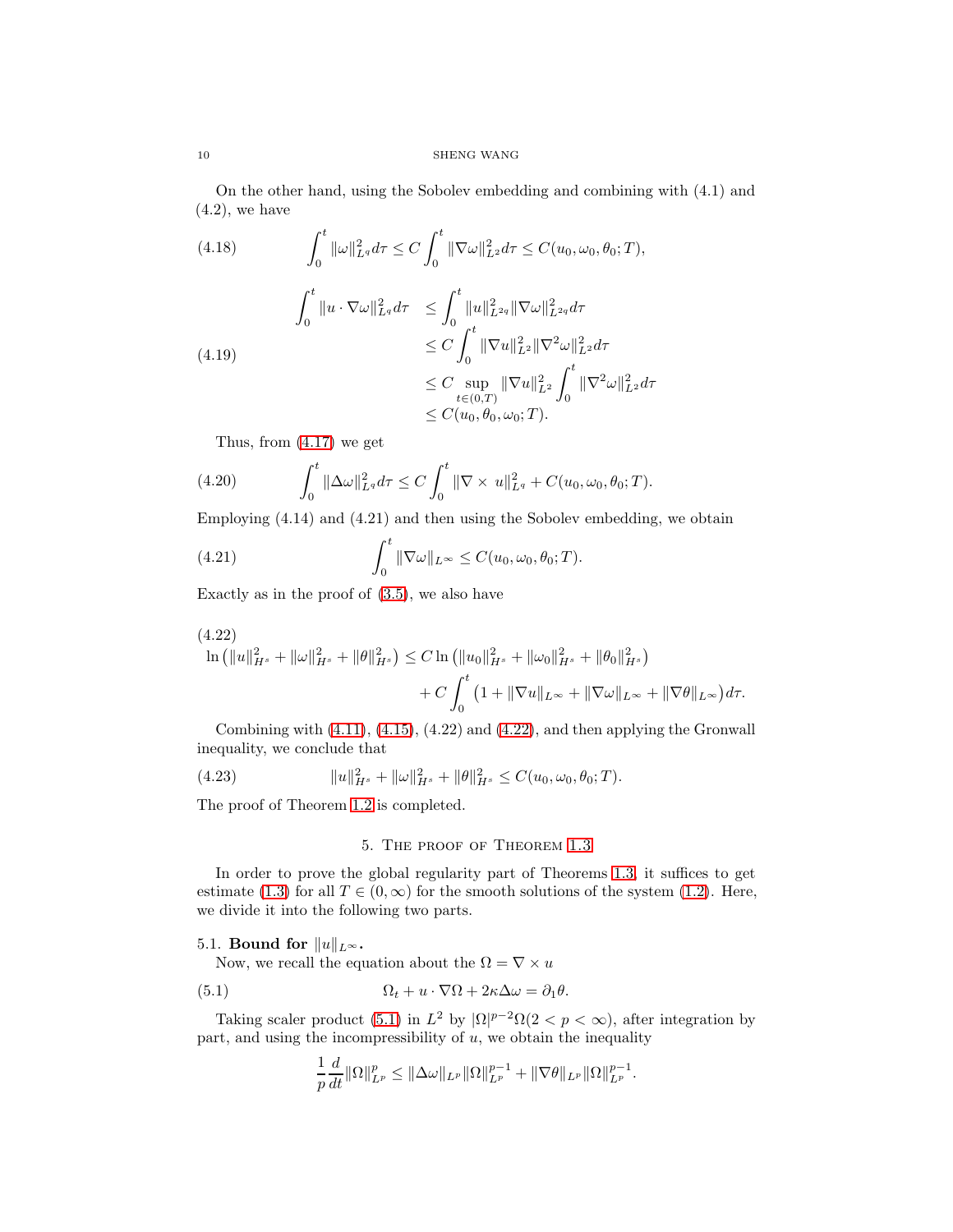Dividing by  $\|\nabla \theta\|_{L^p}^{p-1}$ , integrating in time and then using the Sobolev embedding yield

$$
\|\Omega\|_{L^p} \le \|\Omega_0\|_{L^p} + \int_0^t \|\Delta\omega\|_{L^p} d\tau + \int_0^t \|\nabla\theta\|_{L^p} d\tau \le \|\Omega_0\|_{L^p} + \int_0^t \|\Delta\omega\|_{L^p} d\tau + \int_0^t \|\nabla^2\theta\|_{L^2} d\tau \le \|\Omega_0\|_{L^p} + C(T) \Big(\int_0^t \|\Delta\omega\|_{L^p}^2 d\tau\Big)^{\frac{1}{2}} + \Big(\int_0^t \|\nabla^2\theta\|_{L^2}^2 d\tau\Big)^{\frac{1}{2}},
$$

which implies that

<span id="page-10-0"></span>
$$
\|\Omega\|_{L^p}^2 \le \|\Omega_0\|_{L^p}^2 + C(T) \Big( \int_0^t \|\Delta \omega\|_{L^p}^2 d\tau + \int_0^t \|\nabla^2 \theta\|_{L^2}^2 d\tau \Big).
$$

Using the Gronwall inequality and combining with  $(4.2)$  and  $(4.21)$ , we finally get

(5.3) 
$$
\|\Omega\|_{L^p} \leq C(u_0, \omega_0, \theta_0; T).
$$

<span id="page-10-2"></span>Therefore, by the following Gagliardo-Nirenberg interpolation inequality in  $\mathbb{R}^2$ 

(5.4) 
$$
||f||_{L^{\infty}} \leq C||f||_{L^{2}}^{\frac{p-2}{2p-2}}||\nabla f||_{L^{p}}^{\frac{p}{2p-2}}, \quad f \in W^{1,p}, \quad p > 2,
$$

and the Calderon-Zygmund inequality and [\(4.1\)](#page-7-6), [\(5.3\)](#page-10-0), we have

<span id="page-10-1"></span>
$$
(5.5) \t\t\t||u||_{L^{\infty}} \leq C||u||_{L^{2}}^{\frac{p-2}{2p-2}}||\nabla u||_{L^{p}}^{\frac{p}{2p-2}} \leq C||u||_{L^{2}}^{\frac{p-2}{2p-2}}||\Omega||_{L^{p}}^{\frac{p}{2p-2}} \leq C(u_0, \omega_0, \theta_0, T, p).
$$

## 5.2. Bound for  $\|\nabla\theta\|_{L^{\infty}}$ .

Taking scalar product [\(4.9\)](#page-8-0) in  $L^2$  by  $|\nabla^{\perp}\theta|^{p-2}\nabla^{\perp}\theta$   $(2 < p < \infty)$  again, after integration by part, and using the incompressibility of  $u$ , the Hölder inequality, the Young inequality and the Calderon-Zygmund inequality, we get

$$
\begin{split} &\frac{1}{p}\frac{d}{dt}\|\nabla^{\perp}\theta\|^{p}_{L^{p}}+\mu(p-1)\int |D^{2}\theta|^{2}|\nabla^{\perp}\theta|^{p-2}dx \\ &=\int \nabla^{\perp}\theta\cdot\nabla u|\nabla^{\perp}\theta|^{p-2}\nabla^{\perp}\theta dx+\int \nabla u|\nabla^{\perp}\theta|^{p-2}\nabla^{\perp}\theta dx \\ &\leq \int |u|^{2}|\nabla^{\perp}\theta|^{p}dx+\frac{\mu(p-1)}{2}\int |\nabla^{2}\theta|^{2}\nabla^{\perp}\theta|^{p-2}dx+\|\nabla u\|_{L^{p}}\|\nabla\theta\|^{p-1}_{L^{p}} \\ &\leq C\|u\|^{2}_{L^{\infty}}\|\nabla\theta\|^{p}_{L^{p}}+\frac{\mu(p-1)}{2}\int |\nabla^{2}\theta|^{2}\nabla^{\perp}\theta|^{p-2}dx+\|\Omega\|^{p}_{L^{p}}+\|\nabla\theta\|^{p}_{L^{p}}, \end{split}
$$

which implies that

$$
\frac{1}{p}\frac{d}{dt}\|\nabla^{\perp}\theta\|_{L^p}^p + \frac{\mu(p-1)}{2}\int |D^2\theta|^2|\nabla^{\perp}\theta|^{p-2}dx \leq C\big(1 + \|u\|_{L^\infty}^2\big)\|\nabla\theta\|_{L^p}^p + \|\Omega\|_{L^p}^p,
$$

which together with  $(5.3)$ ,  $(5.5)$  and the Gronwall inequality implies that

<span id="page-10-3"></span>(5.6) 
$$
\|\nabla \theta\|_{L^p} \leq C(u_0, \omega_0, \theta_0, T, p).
$$

Taking operation  $D^2$  on the third equation of [\(1.2\)](#page-1-1), and then taking  $L^2$  scalar product of this with  $D^2\theta|^{p-2}D^2\theta$   $(2 < p < \infty)$ , after integration by part, and using the Hölder inequality, the Young inequality, Gagliardo-Nirenberg interpolation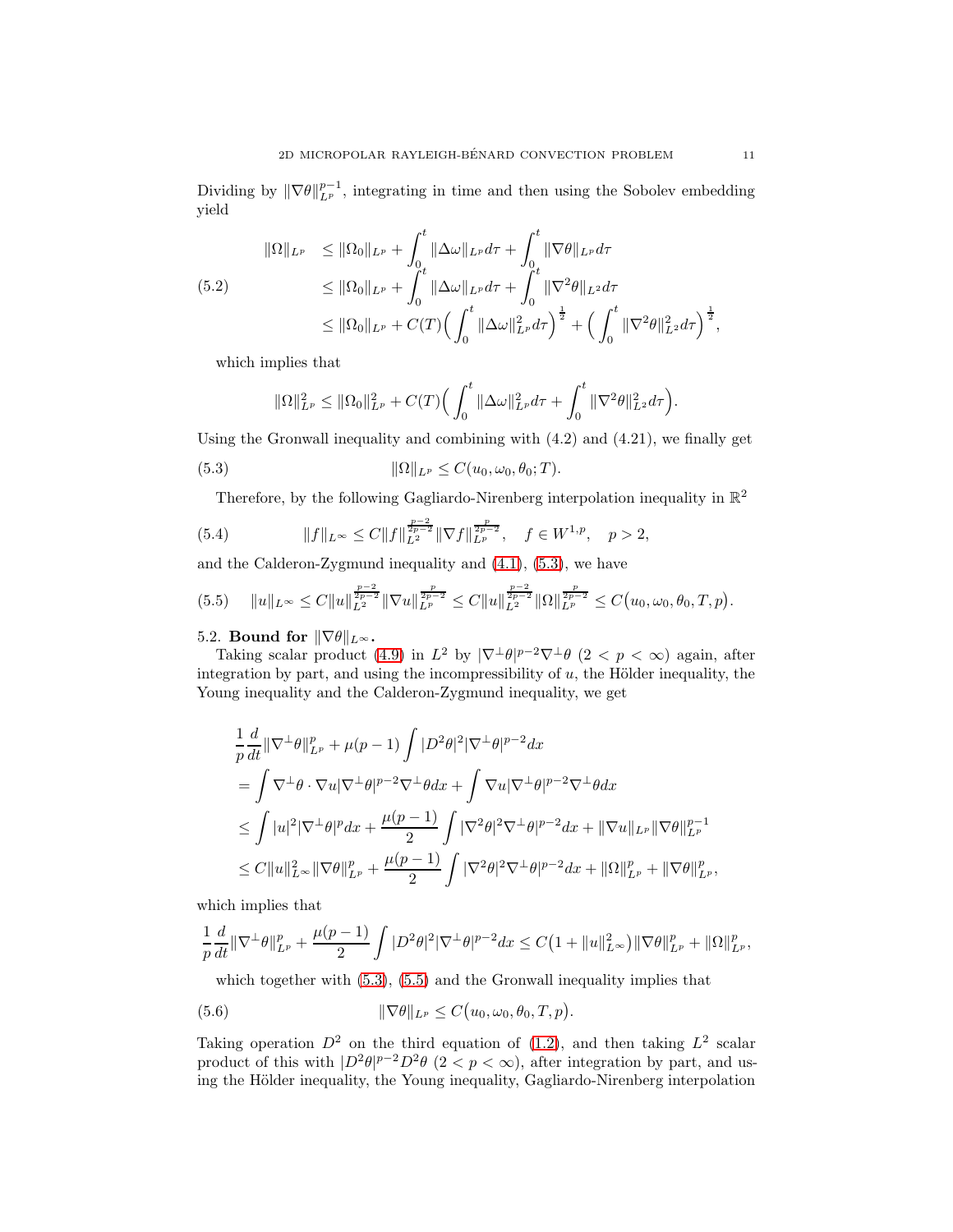inequality [\(5.4\)](#page-10-2) and the Calderon-Zygmund inequality, we deduce that

$$
\frac{1}{p} \frac{d}{dt} ||D^2 \theta||_{L^p}^p + \mu(p-1) \int |D^3 \theta|^2 |D^2 \theta|^{p-2} dx
$$
\n
$$
= -\int D^2 (u \cdot \nabla \theta) |D^2 \theta|^{p-2} D^2 \theta dx + \int D^2 u |D^2 \theta|^{p-2} D^2 \theta dx
$$
\n
$$
= (p-1) \int Du \cdot \nabla \theta |D^2 \theta|^{p-2} D^3 \theta dx + (p-1) \int u \cdot D \nabla \theta |D^2 \theta|^{p-2} D^3 \theta dx
$$
\n
$$
+ (p-1) \int Du |D^2 \theta|^{p-2} D^3 \theta dx
$$
\n
$$
\leq C ||\nabla \theta||_{L^{\infty}}^2 ||Du||_{L^p}^2 ||D^2 \theta||_{L^p}^{p-2} + \frac{\mu(p-1)}{2} \int |D^3 \theta|^2 |D^2 \theta|^{p-2} dx + C ||u||_{L^{\infty}}^2 ||D^2 \theta||_{L^p}^p
$$
\n
$$
+ ||Du||_{L^p}^2 ||D^2 \theta||_{L^p}^{p-2}
$$
\n
$$
\leq C ||\nabla \theta||_{L^p}^{2 - \frac{4}{p}} ||\Omega||_{L^p}^2 ||D^2 \theta||_{L^p}^{\frac{4}{p} + p - 2} + \frac{\mu(p-1)}{2} \int |D^3 \theta|^2 |D^2 \theta|^{p-2} dx + C ||u||_{L^{\infty}}^2 ||D^2 \theta||_{L^p}^p
$$
\n
$$
+ ||\Omega||_{L^p}^2 ||D^2 \theta||_{L^p}^{p-2},
$$

where we have used the following interpolation inequality in  $\mathbb{R}^2$ 

(5.7) 
$$
||f||_{L^{\infty}} \leq C||f||_{L^{p}}^{1-\frac{2}{p}}||\nabla f||_{L^{p}}^{\frac{2}{p}}, \quad f \in W^{1,p}, \quad p > 2.
$$
  
Note  $\frac{4}{p} + p - 2 < p$  when  $p > 2$ , thanks to the estimates (5.3) (5.5) and (5.6), we obtain

<span id="page-11-6"></span>
$$
\frac{d}{dt} \|D^2 \theta\|_{L^p}^p \le C + C \|D^2 \theta\|_{L^p}^p.
$$

Using the Gronwall inequality yields that

<span id="page-11-5"></span>(5.8) 
$$
||D^2\theta||_{L^p} \leq C(u_0, \omega_0, \theta_0, T, p).
$$

Furthermore, employing (5.9) and [\(5.8\)](#page-11-5), and using Gagliardo-Nirenberg interpolation [\(5.7\)](#page-11-6), we finally deduce that

$$
\|\nabla\theta\|_{L^{\infty}} \le C(u_0, \omega_0, \theta_0; T) \quad \forall t \in [0, T],
$$

where  $C = C(||u_0||_{W^{2,p}}, ||\omega_0||_{W^{2,p}}, ||\theta_0||_{W^{2,p}})$ . Due to the embedding  $H^s(\mathbb{R}^2) \hookrightarrow$  $W^{2,p}(\mathbb{R}^2)$ , for all  $s > 2$  and  $p > 2$ , and thus we attained estimate [\(1.3\)](#page-1-4) for all  $T \in (0,\infty)$  and for all  $u_0, \omega_0, \theta_0 \in H^s(\mathbb{R}^2)$  with  $s > 2$ . The proof of Theorem [1.3](#page-2-0) is completed.

acknowledgements: We are grateful to Professor Yi Zhou for his guidance and encouragement, which greatly improved our original manuscript.

#### **REFERENCES**

- <span id="page-11-2"></span>[1] Amann, H.: Maximal regularity for nonautonoumous evolution equations. Adv. Nonlinear Stud., 4, 417–430(2004)
- <span id="page-11-3"></span>[2] Aubin, J.: Un théorème de compacité. Comptes Rendus de l'Académie des Sciences, Paris., 256, 5042–5044 (1963)
- <span id="page-11-0"></span>[3] Bahouri, H., Chemin, J. Y., Danchin R.: Fourier analysis and nonlinear partial differential equations, Grundlehren der Mathematischen Wissenschaften, Springer-Verlag, Heidelberg, 2011
- <span id="page-11-4"></span>[4] Beale, J., Kato, T., Majda, A.: Remarks on the breakdown of smooth solutions for the 3-D Euler equations. Comm. Math. Phys., 94, 61–66(1984)
- <span id="page-11-1"></span>[5] Chemin, J. Y.: Perfect incompressible fluids, Oxford University Press, New York, 1998